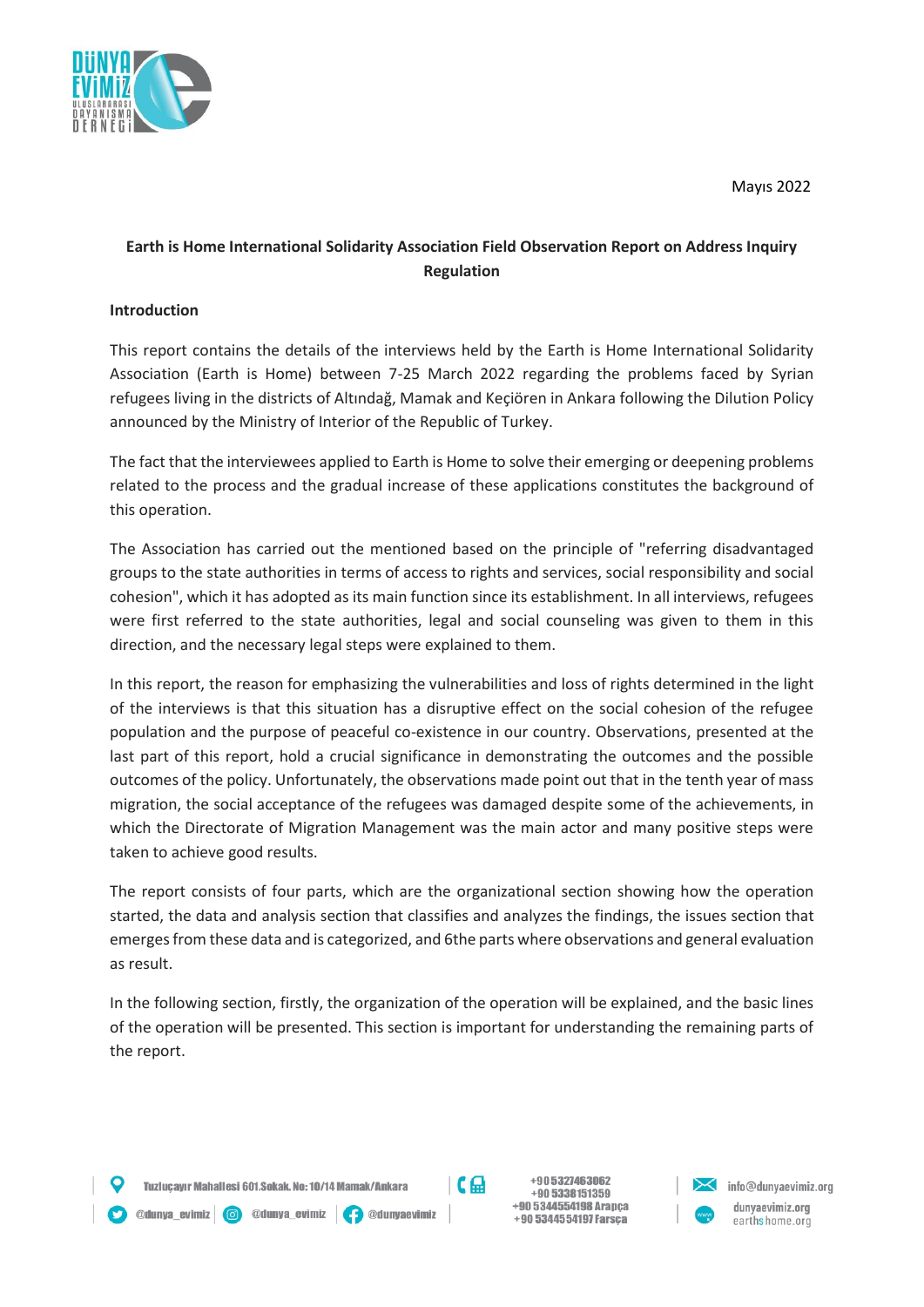

### **1.Organization**

The operation emerged as a product of a collective effort with the interview of Field Operationer Cihan Çiçek and Case Operationer Yaren Sude Korkmaz, the arrangement of the data obtained from these interviews by Case Operationer Umitcan Öngeren and the assistance of the association volunteers Özden Kocabaş and Cansu Kaya in the whole process under the coordination of Burçak Sel, one of the employees of our World House.

In the operation, semi-structured interviews were conducted with **114 Syrian families consisting of a total of 438 people**. Before the interviews were conducted, the written consent of the individuals was obtained.

The interviews were conducted within the frameoperation of the Interview Standard Application Procedure of Earth is Home. In case of detected vulnerabilities, Vulnerable Interview Standard Application Procedure has been applied.

Each interview was accompanied by 1 Case Operationer and 1 Interpreter.

In the following section, the data from the interviews, the classification and analysis of these data with a table will be presented. The data and analysis section is the part where the essence of the operation is presented. In this section, where more quantitative data are in question, the Standard Application Procedure of Monitoring and Evaluation of Earth is Home is taken as a basis.

### **2. Data and Analysis**

The data stated in this report correspond to the number of identified vulnerabilities rather than the number of interviewees.

During the operation, 196 people were observed to suffer from at least one of the vulnerabilities because of the policy. In this context, it was determined that these 196 people had a total of 378 sensitivities.

The identified headings are as follows and each one shows the main problems that arise as a result of the examination of all available data and related to the refugee protection area.

#### **2.1. Table**

In the table below, the vulnerabilities **directly related** to the address registration issues are classified and explained what each corresponds to.

Odunya\_evimiz | O @dunya\_evimiz | O @dunyaevimiz



+905327463062 +90 5338151359 +90 5344554198 Arapca +90 5344554197 Farsça

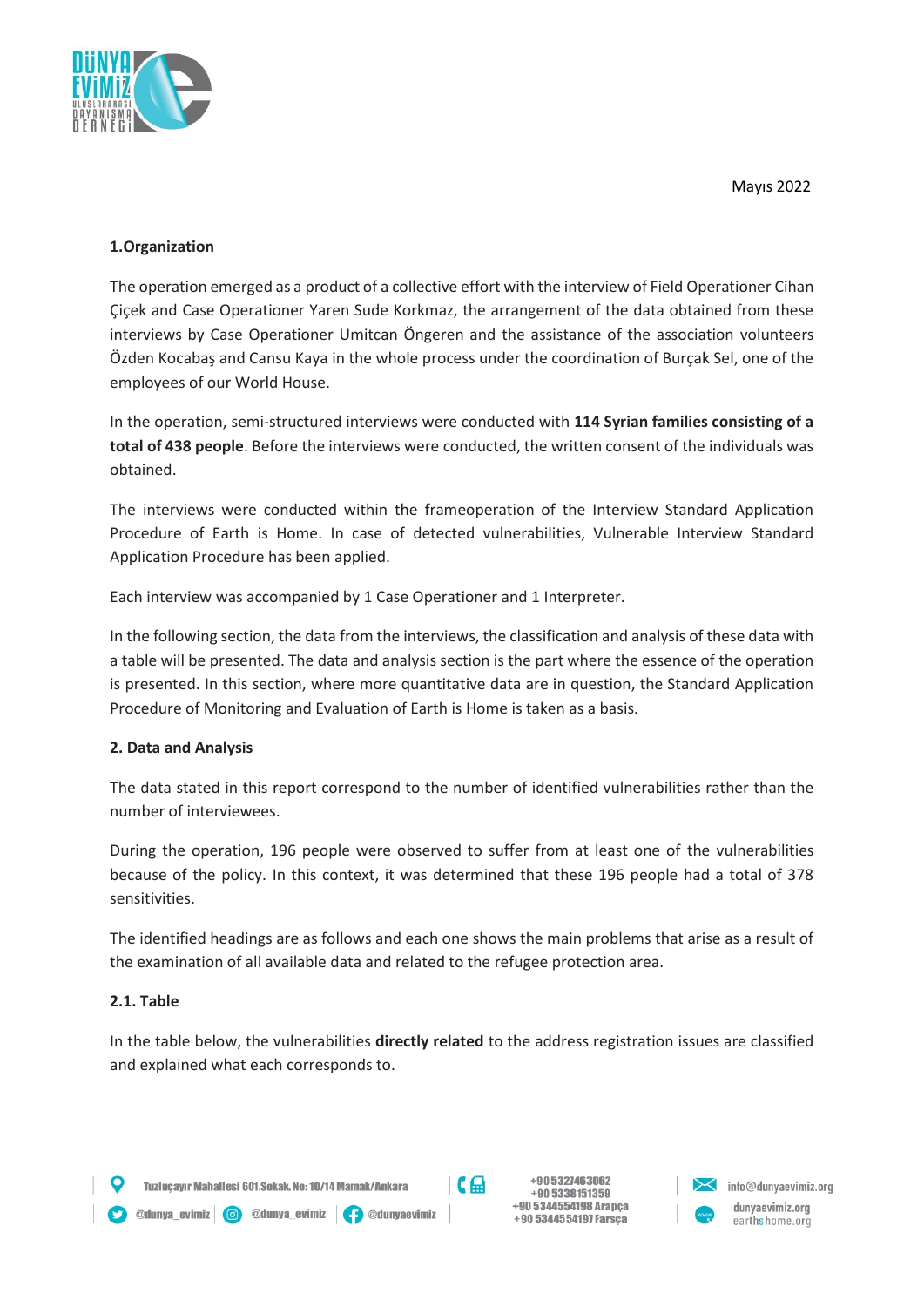

| <b>Vulnerabilities</b>                                                                       | <b>Number of Persons Affected</b> | <b>Number of Families Affected</b> |
|----------------------------------------------------------------------------------------------|-----------------------------------|------------------------------------|
| Unregistered<br>Persons<br>and<br>Cancelled IDs                                              | 113                               | 35                                 |
| Issues Regarding Access to<br>Health Services and Right to<br>Health                         | 57                                | 19                                 |
| Issues Regarding Access to<br>Education Services and the<br>Right to Education               | 45                                | 18                                 |
| Persons Referred to Address<br>Change                                                        | 91                                | 17                                 |
| Who Cannot Make<br>Persons<br>Address<br>Change<br>Due<br>to<br><b>Financial Inabilities</b> | 55                                | 12                                 |
| <b>Bureaucratic Obstacles</b>                                                                | 6                                 | 4                                  |
| Issues Related to Family Unity                                                               | 11                                | 11                                 |

In the table above:

**"Unregistered Persons and Cancelled IDs"** refers to the persons who are not registered, whose registrations are not renewed and whose registrations were deactivated due to address registration problems,

**"Issues Regarding Access to Health Services and Right to Health"** refers to the problems regarding access to the health services and right to health and the persons whose issues cannot be resolved through Migrant Health Centers or UNHCR's Çankaya Policlinic etc. due to address registration problems,

**"Issues Regarding Access to Education Services and the Right to Education"** refers to the children whose schooling is disrupted due to address registration problems,

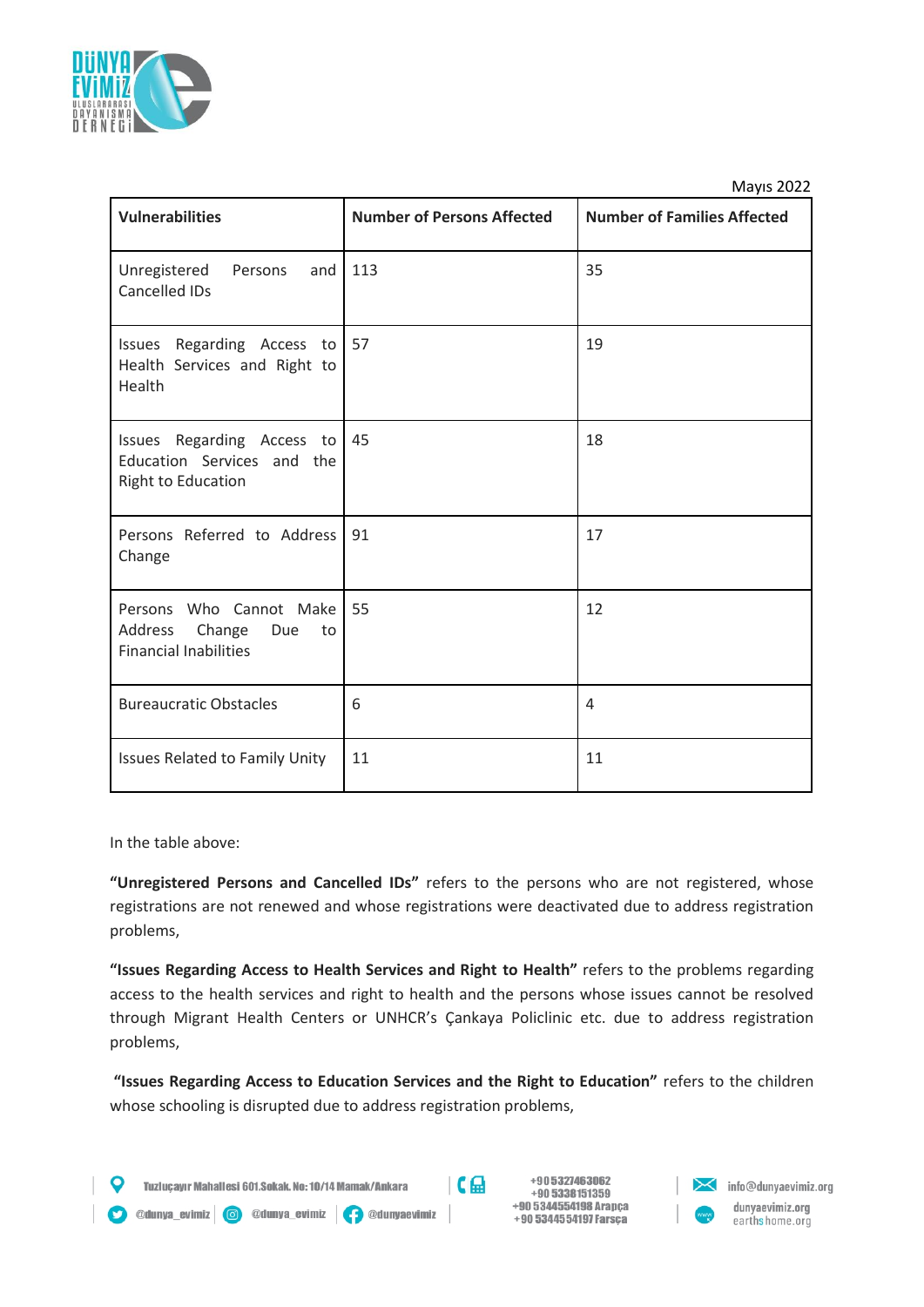

 Mayıs 2022 **"Persons Who Cannot Make Address Change Due to Financial Inabilities"** refers to the persons who are willing to move to a new location but unable realize it due to the cost of moving and/or cost of living in the areas available for address registration.

**"Referred to Change of Address**" refers to the persons who have been informed by Ankara PDMM that their relevant processes will be carried out if the address of the persons whose registrations have been canceled due to their current residence addresses, whose registrations have not been renewed, whose health insurance has been deactivated and/or whose cash benefits (ESSN, disability allowance, etc.) have been interrupted.

**"Issues Related to Family Unity"** refers to the problems arising from the failure to make address registration due to the inability of the families with incorrect marital status (on IDs) and/or religious marriages in Syria or Turkey to perform official marriages.

With **"Bureaucratic Obstacles"**, although the documents related to the change of address are complete, the problems experienced by people whose registration is not realized due to bureaucratic obstacles (slow progress of the system, delay of the appointment date, etc.) are represented.

The headings listed above and the aggrievements they create are intertwined. For this very reason, each given example can fall within the scope of more than one category.

### **2.2. Other Vulnerabilities**

In addition to the vulnerabilities that arise directly related to the address registration, it was also determined that some vulnerabilities were existant before the process in question.

Accordingly, it was determined that **17 of the people who were found to have problems with address registration during the interviews were disabled, 5 were over 65 years old, 98 were children, 7 were pregnant and 13 were women who gave birth within 1 year.**

Refugees, whose sensitivities were identified, were prioritized and referred to the relevant authorities because the process experienced with the dilution policy deepened these sensitivities.

In the following section, the details, and examples of the problems that the vulnerabilities caused by the evacuation/relocation process correspond to are given.

#### **3. Problems**

This section consists of Unregistered Persons and Cancelled IDs, Issues Regarding Access to Health Services and Right to Health, Issues Regarding Access to Right to Education and Services, persons Referred to Change of Address, Bureaucratic Problems, Issues Related to Civil Law and Problems related to Access to Working Rights and Services.

#### **a. Unregistered Persons and Cancelled IDs**

+905327463062  $C_{\rm m}$ Tuzlucavır Mahallesi 601.Sokak. No: 10/14 Mamak/Ankara info@dunyaevimiz.org +90 5338151359 +90 5344554198 Arapca dunyaevimiz.org O @dunya\_evimiz | O @dunya\_evimiz | O @dunyaevimiz +90 5344554197 Farsça earthshome.org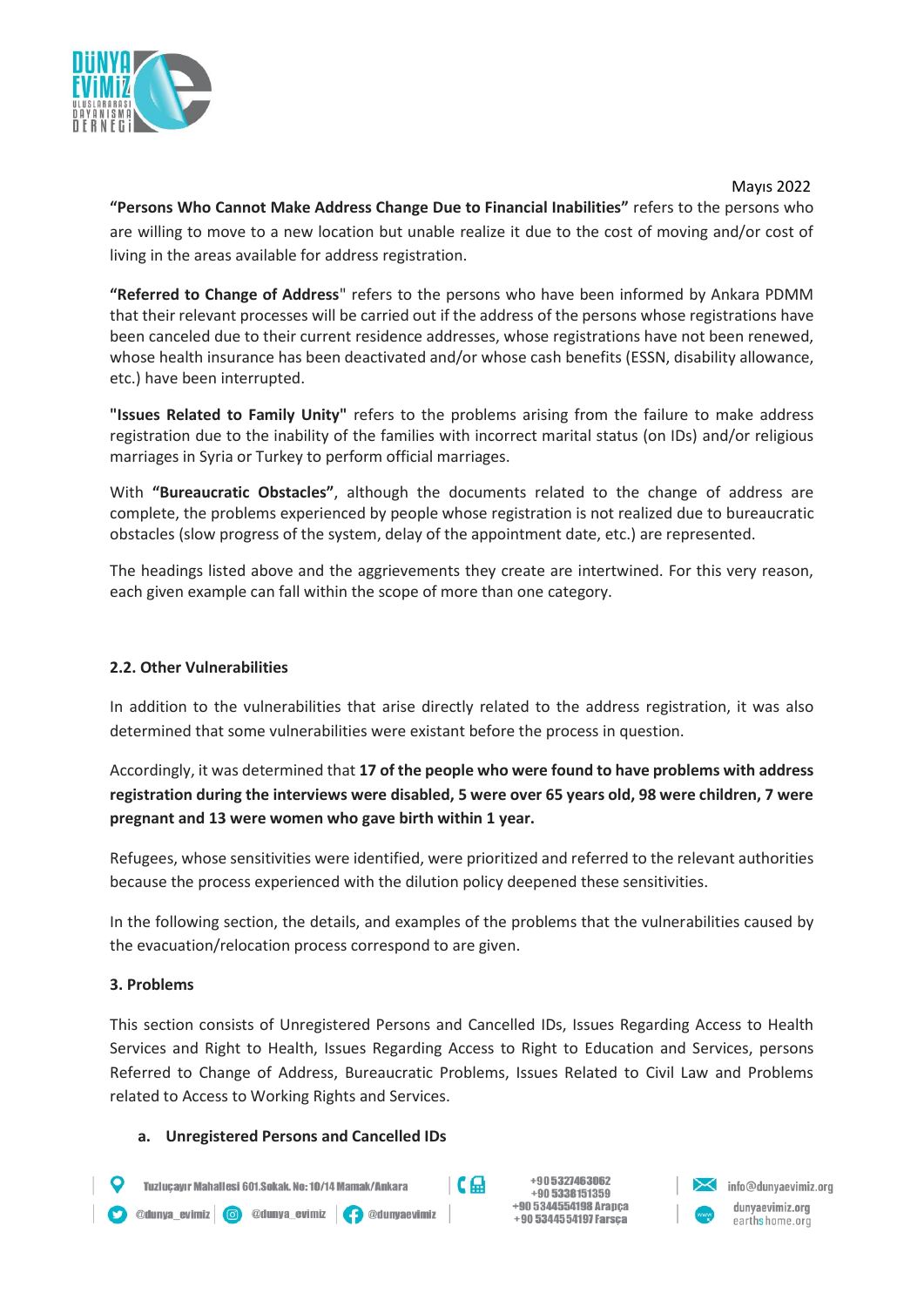

During the operation, **113 persons** were found to be unregistered due to problems with their address registrations or their IDs were temporarily canceled. Among the 113 persons, **43 children** were identified who were also **deprived of their right to receive education**.

113 persons in a state of being unregistered also have the following sensitivities:

- Persons Referred to Address Change: 29 persons
- Persons who cannot change their address due to financial incompetence: 16 persons
- Deprived of the Right to Education: 43 persons
- Issues with Access to Health Services and Right to Health: 52 persons

Due to the inability to register the address of the interviewees in the study, their health insurance was temporarily deactivated, and the newborn children were not registered in this process. Persons cannot benefit from rights and services due to the cessation of identities or health insurances or the fact that they are unregistered.

#### For example;

K., who came to Turkey in 2018, stated that he and his wife were married in Turkey, that they had documents related to their marriage, but since his wife was registered in Istanbul and was not registered in Ankara, his child, V., could not be registered and therefore could not benefit from health services.

#### **b. Issues Regarding Access to Health Services and Right to Health**

During the operation, it was determined that 63 people were deprived of health services due to problems with address registrations. During the operation, it was determined that **63 people were deprived of right to health** due to problems with address registrations. Of the 63 people, **45 are children and 1 is over 65 years of age**. Among the **23 children**, **2 children with chronic health problems and 1 child with disabilities were identified.**

63 people who do not have access to health services also have the following sensitivities:

- Unregistered Persons and Cancelled IDs: 43 persons
- Persons Referred to Address Change: 30 persons
- Persons who cannot change their address due to financial incompetence: 18 persons
- Deprived of the Right to Education: 43 persons

The issues of access to health services and right to health refers to the situations where the treatment processes are interrupted due to the inability of individuals to register their addresses, the treatment process cannot be started at all, or the cost incurred at the end of the treatment process cannot be met due to the interruption of the health insurance.

Tuzlucavır Mahallesi 601.Sokak. No: 10/14 Mamak/Ankara

O @dunya\_evimiz | O @dunya\_evimiz | O @dunyaevimiz

 $C \oplus$ 

+905327463062 +90 5338151359 +90 5344554198 Arapca +90 5344554197 Farsça

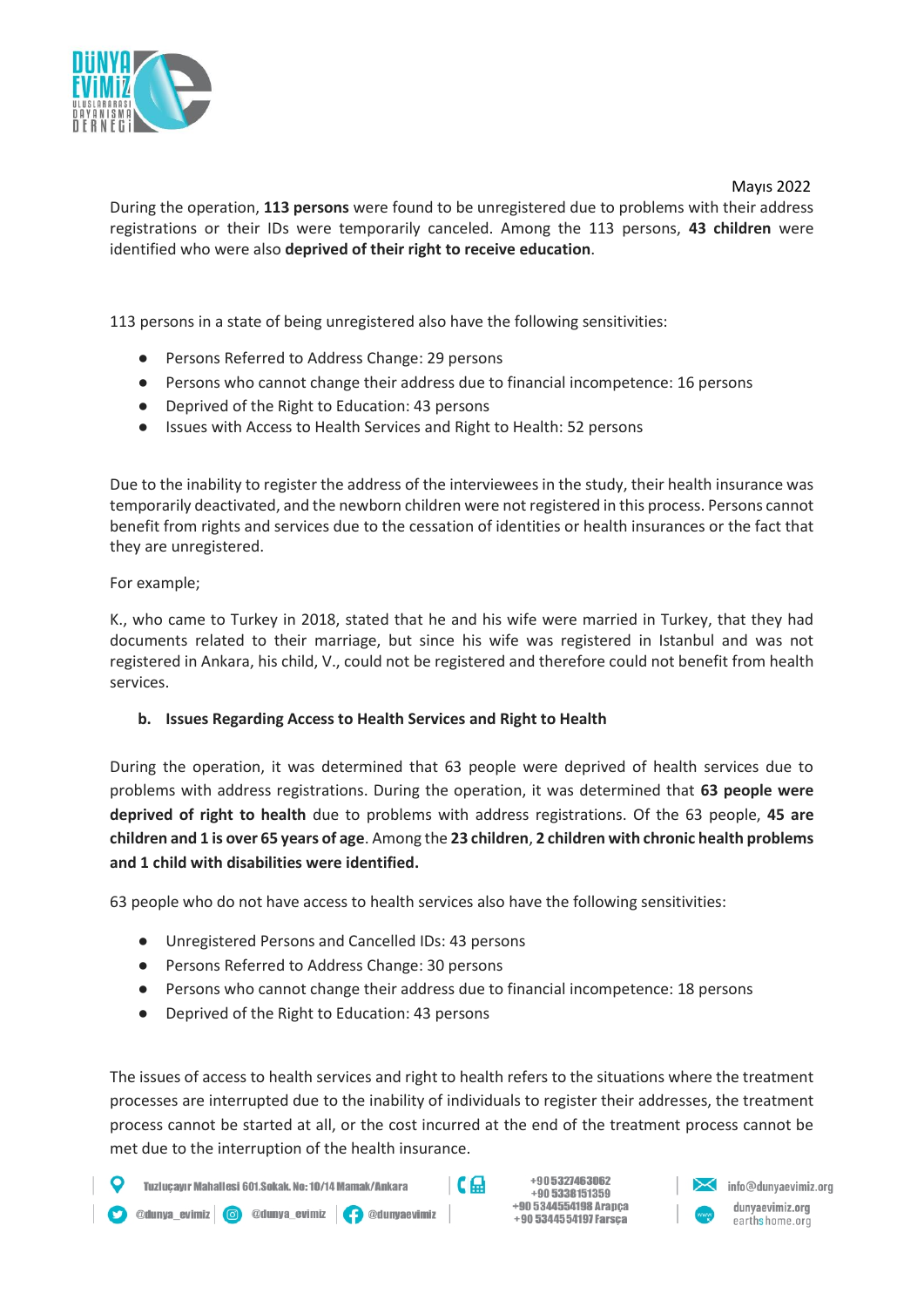

### For example;

C. stated that they had to leave Önder Neighborhood, which is their old residence address, due to house demolition. They found a house in Başak Neighborhood in Mamak District immediately after the demolition, that Başak Neighborhood was not forbidden to reside at that time. However, Başak Neighborhood was also closed to residence in the period until their address registration appointment period came and they went to the Ankara PDMM after borrowing 5000 TL to keep the house they found. Person C. stated that their son A. (7) had tonsillitis and lymphoma, and that when they went to the hospital for the ÇÖZGER report (Special Needs Report for Children), they were told that their insurance was deactivated and that they applied to the PDMM for the insurance to be reactivated. C., stated that the insurance of the children of the PDMM could not be reactivated because the address was not changed.

## **c. Issues Regarding Access to Education Right and Services**

During the operation, it was determined that 45 children's education was interrupted due to problems with their address registration. Among these children, **1 child is a child with specific needs.**

45 children who are unable to access educational rights and services also have the following vulnerabilities:

- Unregistered Persons and Cancelled IDs: 44 persons
- Issues Regarding Access to Health Services and Right to Health: 41 persons
- Persons who cannot change their address due to financial incompetence: 12 persons
- Persons Referred to Address Change: 23 persons

It has been observed that the education of refugee children has been interrupted due to the late appointment dates of the Ankara PDMM for the address declaration to the new places they have moved, the inability of refugee children to go to school due to the inability to transfer them to new schools until these appointment periods, and the inability of families who moved to another district during the school period to access schools from the districts they moved to.

### For example;

F., states that he was living in Altındağ district Önder neighborhood. Ankara PDMM informed him that he had to change his address, so he found an apartment in Çubuk district and moved. F. stated that an address declaration should be made for the new house they moved to, and that he made an appointment with the PDMM for this procedure, but the appointment periods were between 45-60 days. F. stated that two school-aged children could not be transferred to the schools in the new district during the address registration process, which was prolonged due to appointment periods, and that

Tuzlucavır Mahallesi 601.Sokak. No: 10/14 Mamak/Ankara

O @dunya\_evimiz | O @dunya\_evimiz | O @dunyaevimiz

 $C \oplus$ 

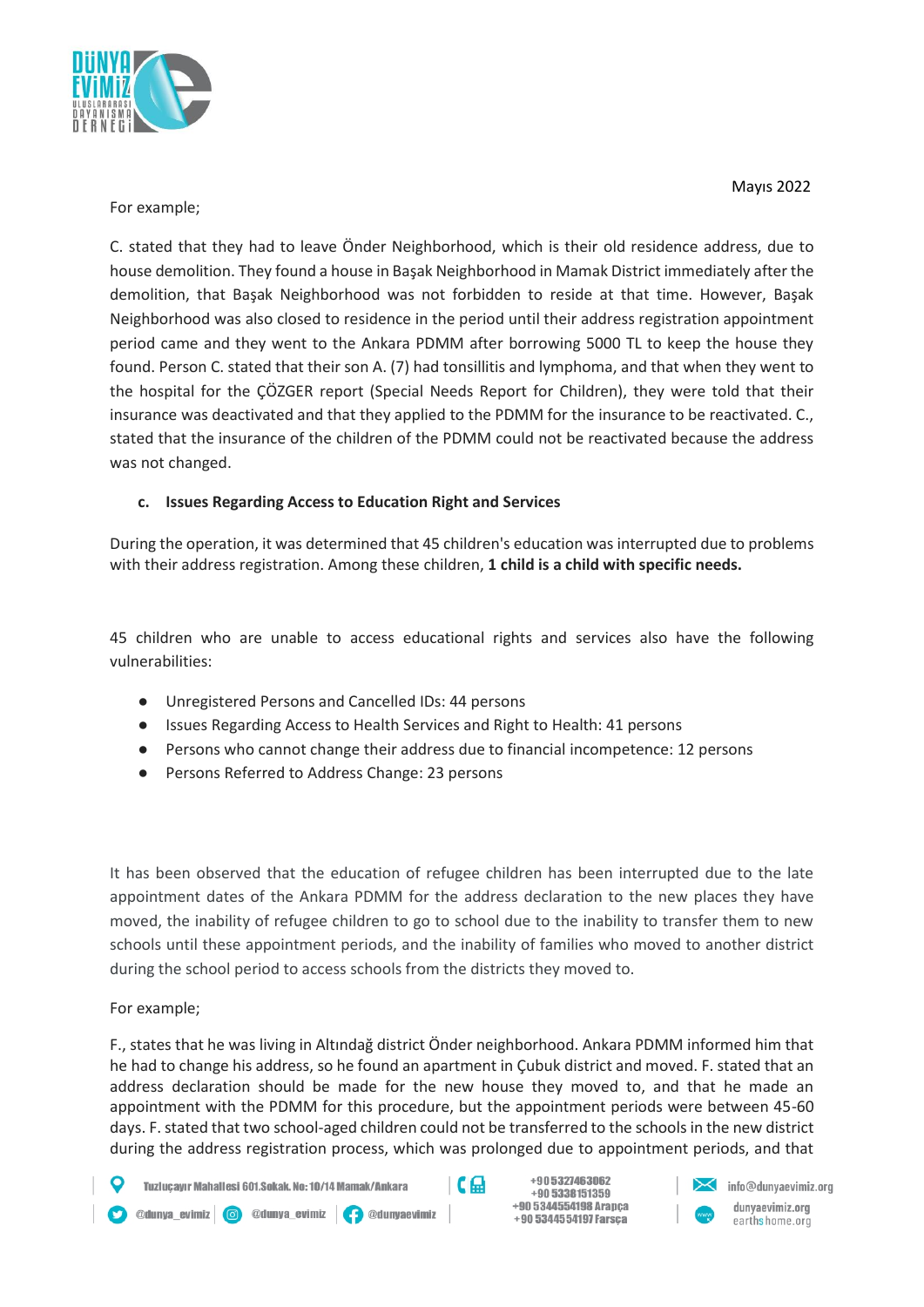

 Mayıs 2022 they could not go to the old schools in Altındağ district due to transportation difficulties, and therefore their education were interrupted.

### **d. Persons Referred to Address Change**

It was determined that **91 people** were **referred to the address change** during the study for various reasons.

These **91 people referred** to the change of address also have the following vulnerabilities:

- Unregistered Persons and Cancelled IDs: 29 persons
- Issues with Access to Health Services and Right to Health: 30 persons
- Problems with Access to Education Right and Services: 23 persons
- Persons who cannot change their address due to financial incompetence: 24 persons

In this section, it is stated that the transactions of the people who currently reside in these regions are not carried out even if their documents are complete when they apply to the PDMM to update the address records since all of the Altındağ and Mamak districts are closed to the address registration. The PDMM accepts the notarized rentall agreements of the persons and the electricity or natural gas invoices on behalf of the person in order to make the address declaration in the place of residence. It is known that even if people submit these documents to the PDMM, they are asked for a work permit and the procedures are extended.

#### For example;

A., in his application to the PDMM regarding his family's address registration, stated that his wife and child was registered at the address they lived but he was not registered to that address. A., who has been working in Siteler District for 2 years and has a work permit, stated that even if he submits all the documents requested by the PDMM, the address registration procedures have not been performed and therefore he has been referred to the address change.

#### **e. Bureaucratic Issues**

During the operation, as a result of the document requests made by the PDMM, it was determined that **6 people** became unregistered due to the problems related to these documents and the late appointment periods and/or experienced the vulnerabilities specified under the heading of problems in the report.

+905327463062  $C_{\rm m}$ Tuzlucavır Mahallesi 601.Sokak. No: 10/14 Mamak/Ankara +90 5338151359 +90 5344554198 Arapca O @dunya\_evimiz | O @dunya\_evimiz | O @dunyaevimiz +90 5344554197 Farsça

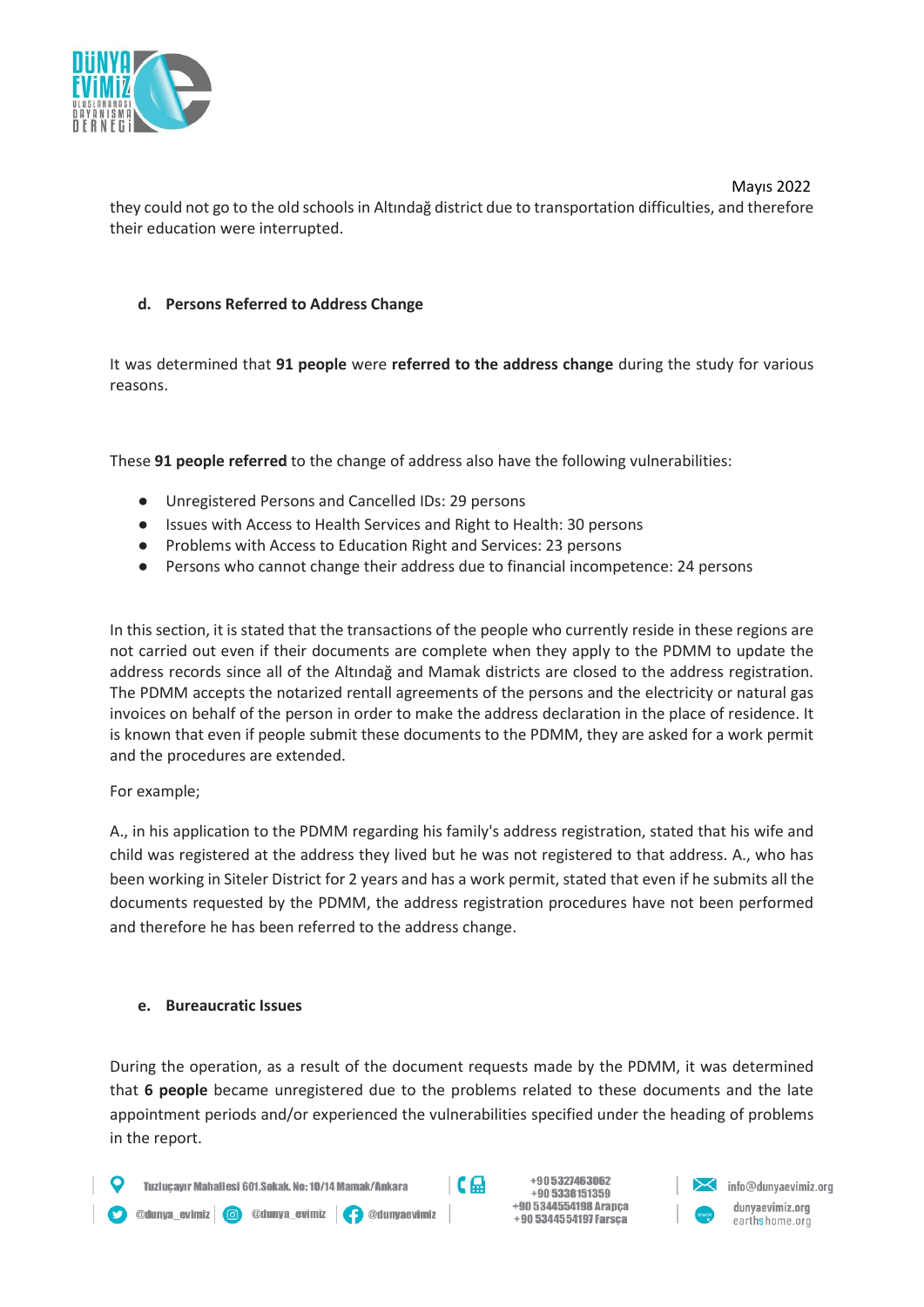

 Mayıs 2022 The interviewees stated that their grievence was aggravated due to the appointments made 30-60 days after their application and they had problems due to insolvency.

It is stated that requests with legal backing are not accepted due to address registration reglations and this causes loss of rights.

For instance;

G. (33), who came to Turkey in 2018, is registered in Osmaniye. In 2019, his wife and children came to Turkey and were identified in Ankara and reside in Ankara. There is an invoice stating that they reside at home on behalf of his wife M., who resides in Ekin Neighborhood. G. stated that he received a travel permit for family reunification from Osmaniye PDMM, but this permit was not accepted by Ankara PDMM as proof for change of province of registration.

## **f. Issues Related to the Civil Law**

## **f.1. Issues Related to Family Unity**

During the operration, it was determined that **11** persons had incorrect information about their marital status on their Temporary Protection Identity document, the registration province was different, and/or the address registrations were not granted due to the incompatibility of religious marriages in Syria or Turkey to be considered official marriages.

### For example;

S., who came to Turkey in 2021 and is registered in Mersin, stated that his wife N., who has a residence permit, and his son B., who has Temporary Protection status, resided in Ankara. He stated that he was a mechanical engineer, his wife N. was a civil engineer and his son B. was a student at Ankara University Faculty of Medicine. S. stated that there was a valid travel permit for family reunification between 31.03.2022 and 14.04.2022, and that he was told to apply with one of the following documents of work permit, student certificate, health report in his application to the PDMM, but he could not receive these documents due to his age (68).

### **f.2. Issues Related to Family Reunification**

During the operation, vulnerabilities arose due to the miswriting of the marital status of the individuals in line with the information received when they entered Turkey. Some of the refugees who were registered as married when they were single cannot make an official marriage. Similarly, to be legally





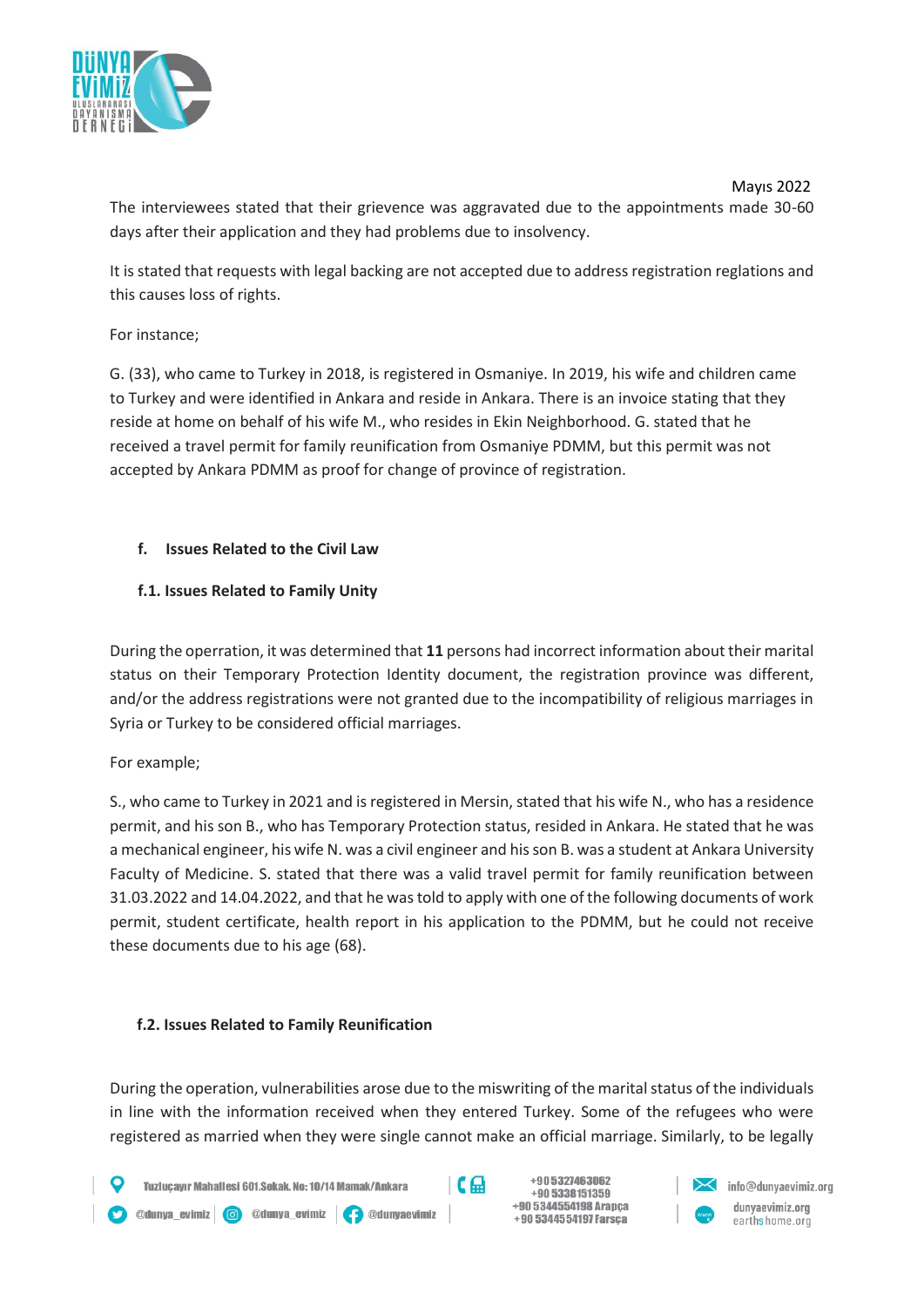

 Mayıs 2022 single, PDMM expects a divorce decision from the court which requires existence of a spouse. Since the spouse is non-existent, the divorce cases cannot go through. People who marry people registered in different provinces have to live in Ankara unregistered because there is no official marriage.

For example;

O. (30) has been residing at the same address with his wife E. (26) and children Z. (2) since 2021. O. stated that they married E. in 2019, that their child Z. was unregistered and that his child was not given an identity because his wife was registered in Mersin. O. stated that when they went to the PDMM, they were asked for a family record booklet, the process was prolonged due to the COVID-19 pandemic, but then they applied again with the family record booklet, but the Immigration Administration said that the application could not be evaluated because Ankara was closed to registration.

## **g. Inability to Access the Right to Work and Related Problems**

In the interviews with refugees, it is observed that many of the clients living in Altındağ and Mamak districts work in the Siteler District and people prefer to live near the workplace due to travel expenses. Persons moved to other districts due to the inability to register their addresses and the fact that many neighbourhoods are closed to address registration, and they cannot access the workplace from these districts. Among the refugees interviewed, there are also people who could not register their addresses even though they had a work permit.

For example;

Y, who is registered in Ankara, stated that he has a work permit. In his application to the PDMM for address registration, he was told that his wife and children were not registered at this address. Although there are documents as proof of residence and work permits related to the address, the family has not been registered to the address. He declared that he had difficulty in going to and from the workplace due to moving to another district.

#### **Results**

With this operation conducted between 7-25 March 2022, it was concluded that the procedures applied with the Address Inquiry Regulation resulted in issues for the refugees, that all of these

 $\mathsf{C} \mathfrak{a}$ 

Tuzlucavır Mahallesi 601.Sokak. No: 10/14 Mamak/Ankara

Odunya\_evimiz | O @dunya\_evimiz | O @dunyaevimiz

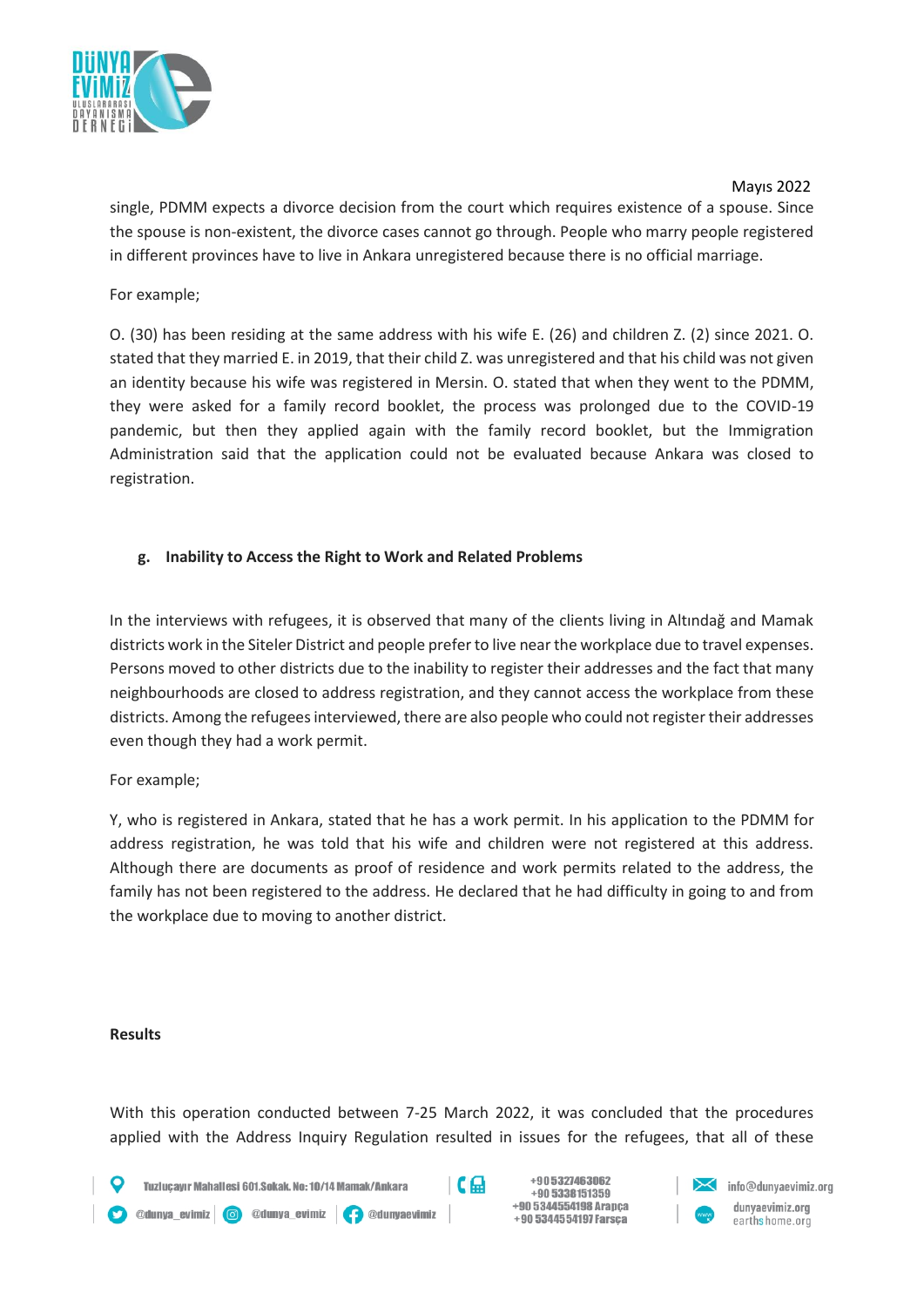

problems were intertwined with each other, and that these intertwined issues deepened the disadvantage of refugees and harmed their social cohesion in our country and the goal of peaceful coexistence in general.

Evacuation decisions known to be effect since August 2021 have started to be carried out more intensively with the announcement of the Dilution Plan to the public.

It was concluded that the Evacuation Decisions negatively affected the refugee community, especially the Syrians, in many respects and harmed their social standing. As mentioned before, the process caused the refugee community to transition to irregular immigrant status the most, that is, in a sense, to experience their refugee experience from the beginning and to deprive them of many rights and services. In correlation, the process causes a backset in social cohesion, which is one of the major expectations, consequently.

It was witnessed that either the emergence of new problems or the deepening of the existing problems following the evacuation decisions were experienced by the refugees.

Accordingly, the administrative decision in question raised a serious ID/registration issue and hence an forced a pseudo-illegal status on the persons. In this context, the deactivation of the IDs of the refugees who have been living in Altındağ and Mamak region for a long time has caused them to become irregular migrants. On the other hand, there is also an illicit status for those who are not registered at all due to many issues arising from this process.

Irregular migrant status, on the other hand, emerges as the main cause of all the problems experienced by the refugees. As a matter of fact, the increase in irregular immigration due to the cancellation, suspension of IDs or non-registration of persons prevents refugees from enjoying the essential rights and services.

The fact that the landlords are not willing to rent houses to the refugees in the newly moved places and/or landlords' requesting exorbitant rents was one of the other problems faced by the refugees and brought up the problem they had regarding the right to shelter. In addition, the fact that families who were not evacuated reporting that they were discriminated against more than before and therefore had to live more isolated, strengthened the belief that this decision increased the tension.

In the process of address changes, refugees have had to move from their places of residence for many years and have entered a new process of social cohesion. Although this mobilization is limited within the country and even within Ankara, it is observed that the asylum seeking process has started again for most of them. Re-experiencing the asylum process has occurred as a new burden for both the service provider and the refugee.

Since the deactivation of the identities means the dactivation of the health insurance of the refugees, there has been an obstacle to access to the right to health. In this context, there has been an increase

 $C_{\rm m}$ 

Odunya\_evimiz | O @dunya\_evimiz | O @dunyaevimiz

Tuzlucavır Mahallesi 601.Sokak. No: 10/14 Mamak/Ankara



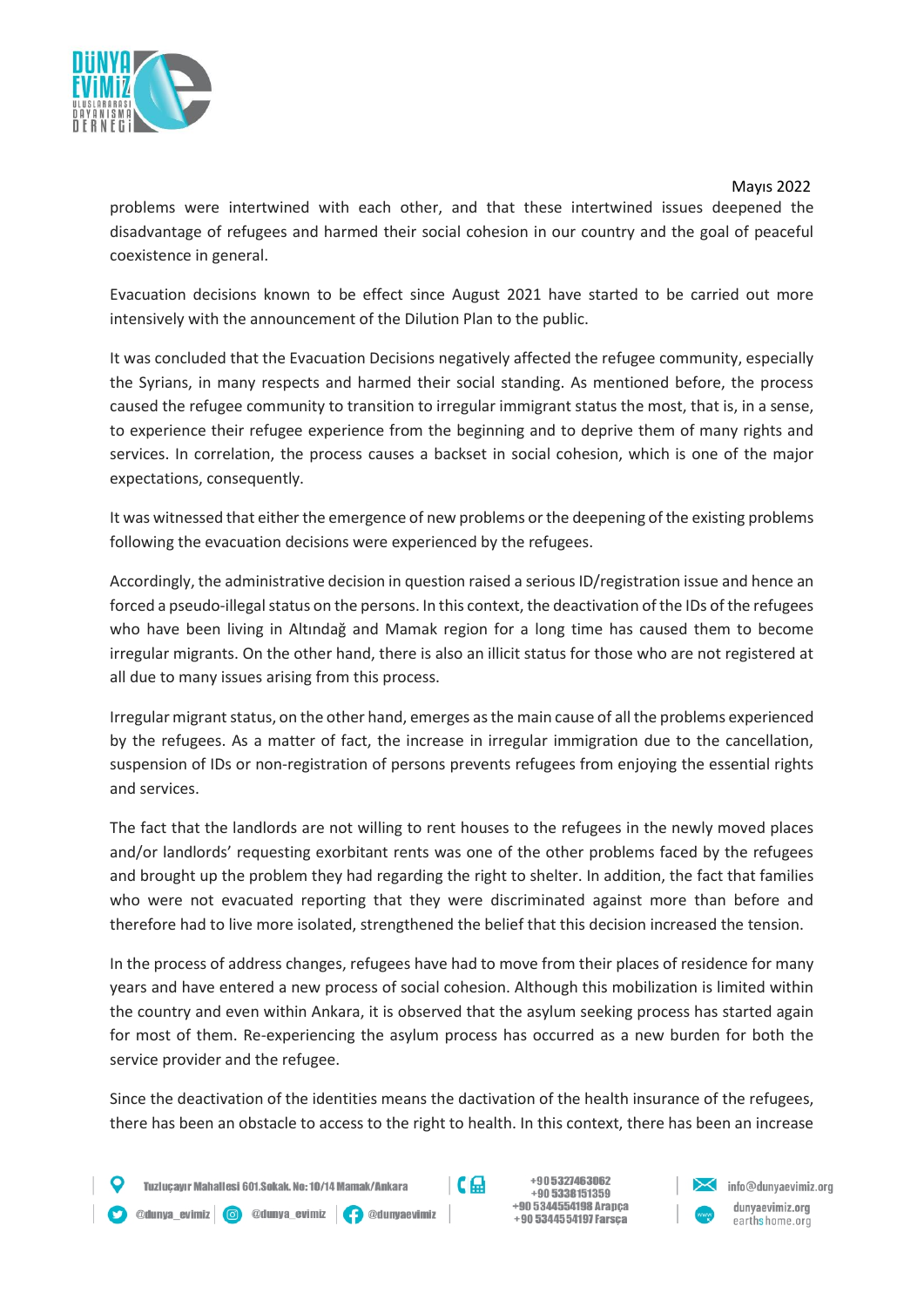

 Mayıs 2022 in vulnerabilities, especially in vulnerable persons (such as pregnant women, elderly, children, persons with chronic health issues, persons with specific needs, etc.).

Among the refugee children whose schooling rate had been already low, this rate was found to decrease even more as a result of the evacuation process. It has been concluded that the social cohesion of children, who are deprived of the right to education, will be damaged and the rate of involvement in crime may increase due to their exclusion from education.

It has been observed that people who are employed cannot continue their employment or have difficulty continue their employment due to the fact that their new addresses are far from their workplaces, and this situation restricts the right and freedom to labor. In addition, it is predicted that being unregistered, which is the result of the evacuation process, will increase illegal employment and this may lead to a decrease in wages in the labor market and a deterioration of peace in the business environment by increasing competition with the domestic worker.

As one of the results of the address inquiry process, it was observed that the discontinuation of social benefits also harmed refugees in terms of social rights and access to the services. While the socioeconomic assistances to the refugees as a disadvantaged group is beneficial for the social cohesion in general; the address inquiry process disrupted these assistances in such a way to deepen their disadvantage and to increase illegality (in terms of ID/registration, labor and address registration).

On the other hand, it has been observed that the prioritization requirements of people with certain vulnerabilities are ignored, and these vulnerabilities are multiplied since such cases have not received due intervention in time.

As can be seen, all these results, which are highly related to each other and damage the categories of rights such as the right to legal status of refugees and the right to shelter, health, education, social assistance, and the right to labor, which are compulsory extensions of this right, have regressed their social lives in the midst of the increasing racist discourses and practices and the deepening economic crisis following the Altındağ incident.

Refugee communities, a disadvantaged part of society in terms of fundamental rights and freedoms, have become a more fragile group with the address inquiry process. This result has weakened their social adaptation as well as their motivation to fulfill their social responsibilities.

In the tenth year of mass migration, many actors took part in the field, especially the Directorate General of Migration Management, and it was concluded that the process of social cohesion of refugees, where very important and valuable steps were taken, was damaged in line with the results of the Dilution Plan. It is feared that the material and moral labor put forward for the realization of this goal from the beginning will have to be redirected to the field of humanitarian aid and put under a social burden, as indicated by the above-mentioned re-migration experience.

 $C_{\rm m}$ 

Tuzlucayır Mahallesi 601.Sokak, No: 10/14 Mamak/Ankara

@dunya\_evimiz | © @dunya\_evimiz | <mark>(-)</mark> @dunyaevimiz

+905327463062 +90 5338151359 +90 5344554198 Arapca +90 5344554197 Farsça